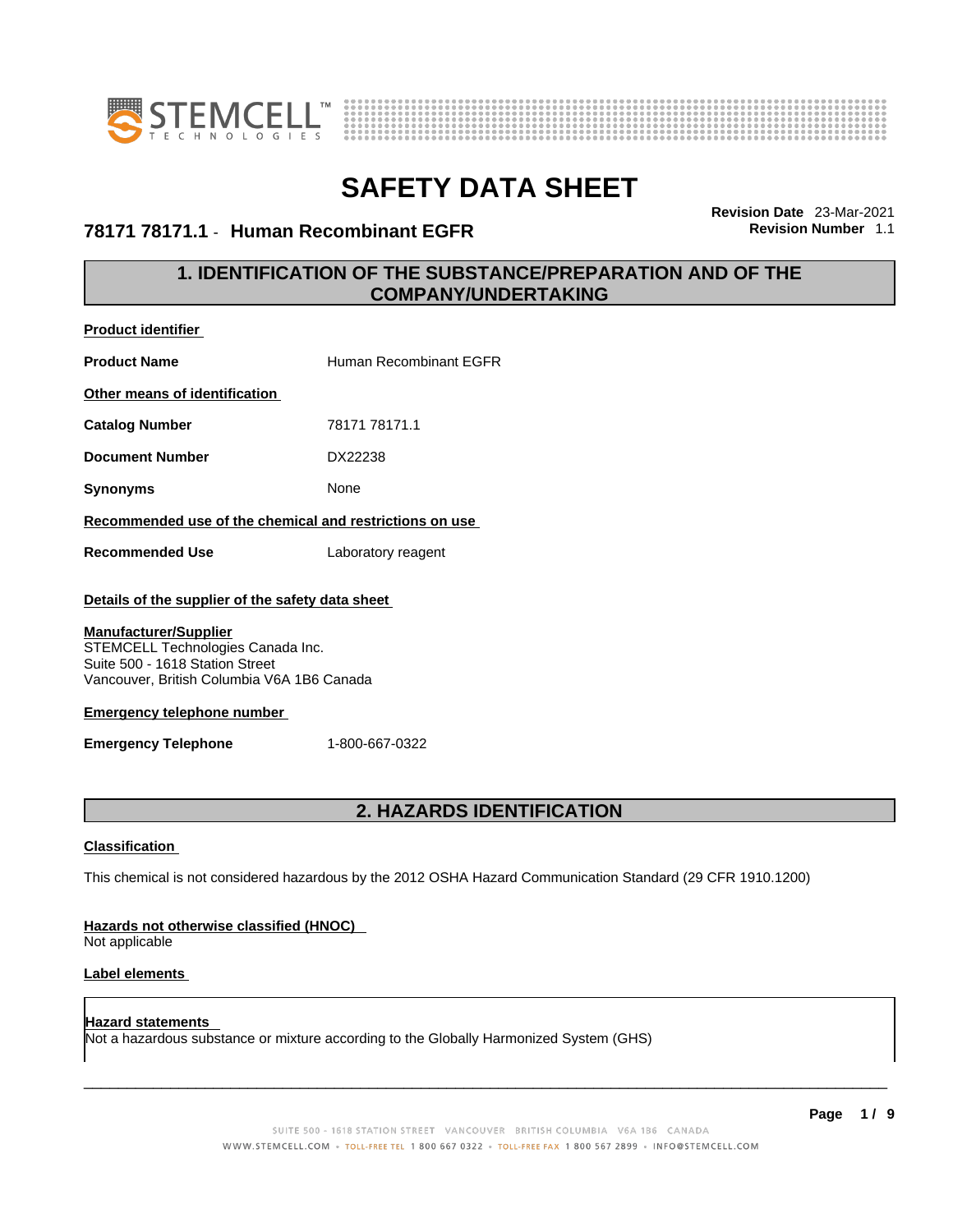



## \_\_\_\_\_\_\_\_\_\_\_\_\_\_\_\_\_\_\_\_\_\_\_\_\_\_\_\_\_\_\_\_\_\_\_\_\_\_\_\_\_\_\_\_\_\_\_\_\_\_\_\_\_\_\_\_\_\_\_\_\_\_\_\_\_\_\_\_\_\_\_\_\_\_\_\_\_\_\_\_\_\_\_\_\_\_\_\_\_\_\_\_\_ **Revision Date** 23-Mar-2021 **78171 78171.1** - **Human Recombinant EGFR Revision Number** 1.1

The product contains no substances which at their given concentration, are considered to be hazardous to health.

**Appearance** No information available **Physical state** Solid **Constant Constant Constant Constant Constant Physical state** Solid **Constant Constant Constant Physical state** Solid

**Other Information**  Not applicable

#### **Unknown acute toxicity** 0 % of the mixture consists of ingredient(s) of unknown toxicity

- 0 % of the mixture consists of ingredient(s) of unknown acute oral toxicity
- 0 % of the mixture consists of ingredient(s) of unknown acute dermal toxicity
- 0 % of the mixture consists of ingredient(s) of unknown acute inhalation toxicity (gas)
- 0 % of the mixture consists of ingredient(s) of unknown acute inhalation toxicity (vapor)

0 % of the mixture consists of ingredient(s) of unknown acute inhalation toxicity (dust/mist)

### **3. COMPOSITION/INFORMATION ON INGREDIENTS**

### **Substance**

Not a hazardous substance or mixture according to the Globally Harmonized System (GHS)

\*The exact percentage (concentration) of composition has been withheld as a trade secret.

### **4. FIRST AID MEASURES**

#### **Description of first aid measures**

| <b>Inhalation</b>                                           | Remove to fresh air.                                                                                                    |  |
|-------------------------------------------------------------|-------------------------------------------------------------------------------------------------------------------------|--|
| Eye contact                                                 | Rinse thoroughly with plenty of water for at least 15 minutes, lifting lower and upper eyelids.<br>Consult a physician. |  |
| <b>Skin contact</b>                                         | Wash skin with soap and water.                                                                                          |  |
| Ingestion                                                   | Clean mouth with water and drink afterwards plenty of water.                                                            |  |
| Most important symptoms and effects, both acute and delayed |                                                                                                                         |  |
| <b>Symptoms</b>                                             | No information available.                                                                                               |  |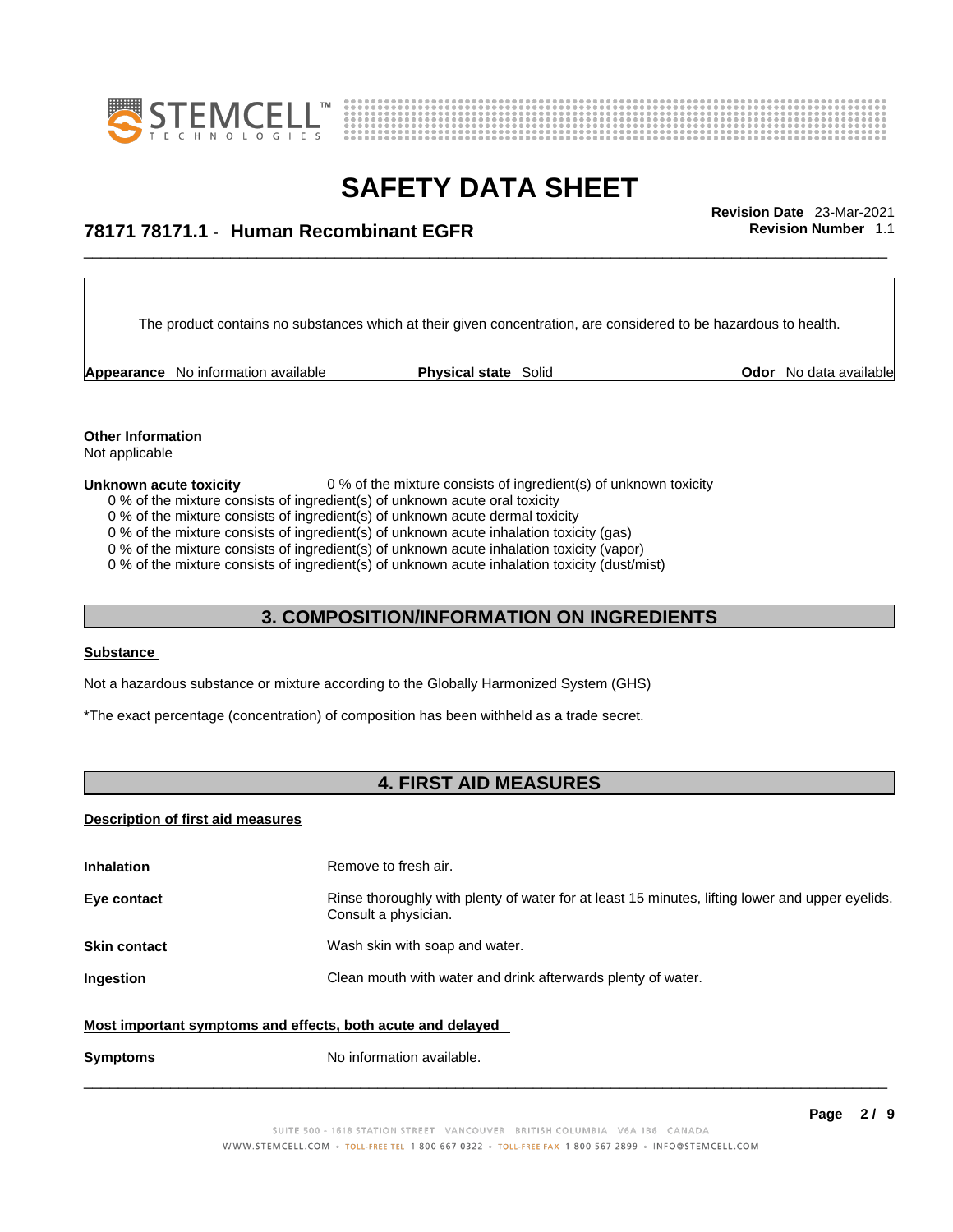



## \_\_\_\_\_\_\_\_\_\_\_\_\_\_\_\_\_\_\_\_\_\_\_\_\_\_\_\_\_\_\_\_\_\_\_\_\_\_\_\_\_\_\_\_\_\_\_\_\_\_\_\_\_\_\_\_\_\_\_\_\_\_\_\_\_\_\_\_\_\_\_\_\_\_\_\_\_\_\_\_\_\_\_\_\_\_\_\_\_\_\_\_\_ **Revision Date** 23-Mar-2021 **78171 78171.1** - **Human Recombinant EGFR Revision Number** 1.1

|                                                                                                                  | Indication of any immediate medical attention and special treatment needed                                                            |  |
|------------------------------------------------------------------------------------------------------------------|---------------------------------------------------------------------------------------------------------------------------------------|--|
| Note to physicians                                                                                               | Treat symptomatically.                                                                                                                |  |
|                                                                                                                  |                                                                                                                                       |  |
|                                                                                                                  | <b>5. FIRE-FIGHTING MEASURES</b>                                                                                                      |  |
| <b>Suitable Extinguishing Media</b>                                                                              | Use extinguishing measures that are appropriate to local circumstances and the<br>surrounding environment.                            |  |
| Unsuitable extinguishing media                                                                                   | CAUTION: Use of water spray when fighting fire may be inefficient.                                                                    |  |
| Specific hazards arising from the<br>chemical                                                                    | No information available.                                                                                                             |  |
| <b>Explosion data</b><br><b>Sensitivity to Mechanical Impact None.</b><br><b>Sensitivity to Static Discharge</b> | None.                                                                                                                                 |  |
| <b>Special protective equipment for</b><br>fire-fighters                                                         | Firefighters should wear self-contained breathing apparatus and full firefighting turnout<br>gear. Use personal protection equipment. |  |
|                                                                                                                  | <b>6. ACCIDENTAL RELEASE MEASURES</b>                                                                                                 |  |
|                                                                                                                  | Personal precautions, protective equipment and emergency procedures                                                                   |  |
| <b>Personal precautions</b>                                                                                      | Ensure adequate ventilation.                                                                                                          |  |
|                                                                                                                  |                                                                                                                                       |  |

| <b>Environmental precautions</b>                     |                                                                                      |  |
|------------------------------------------------------|--------------------------------------------------------------------------------------|--|
| <b>Environmental precautions</b>                     | See Section 12 for additional Ecological Information.                                |  |
| Methods and material for containment and cleaning up |                                                                                      |  |
| <b>Methods for containment</b>                       | Prevent further leakage or spillage if safe to do so.                                |  |
| Methods for cleaning up                              | Pick up and transfer to properly labeled containers.                                 |  |
| <b>Prevention of secondary hazards</b>               | Clean contaminated objects and areas thoroughly observing environmental regulations. |  |

### **7. HANDLING AND STORAGE**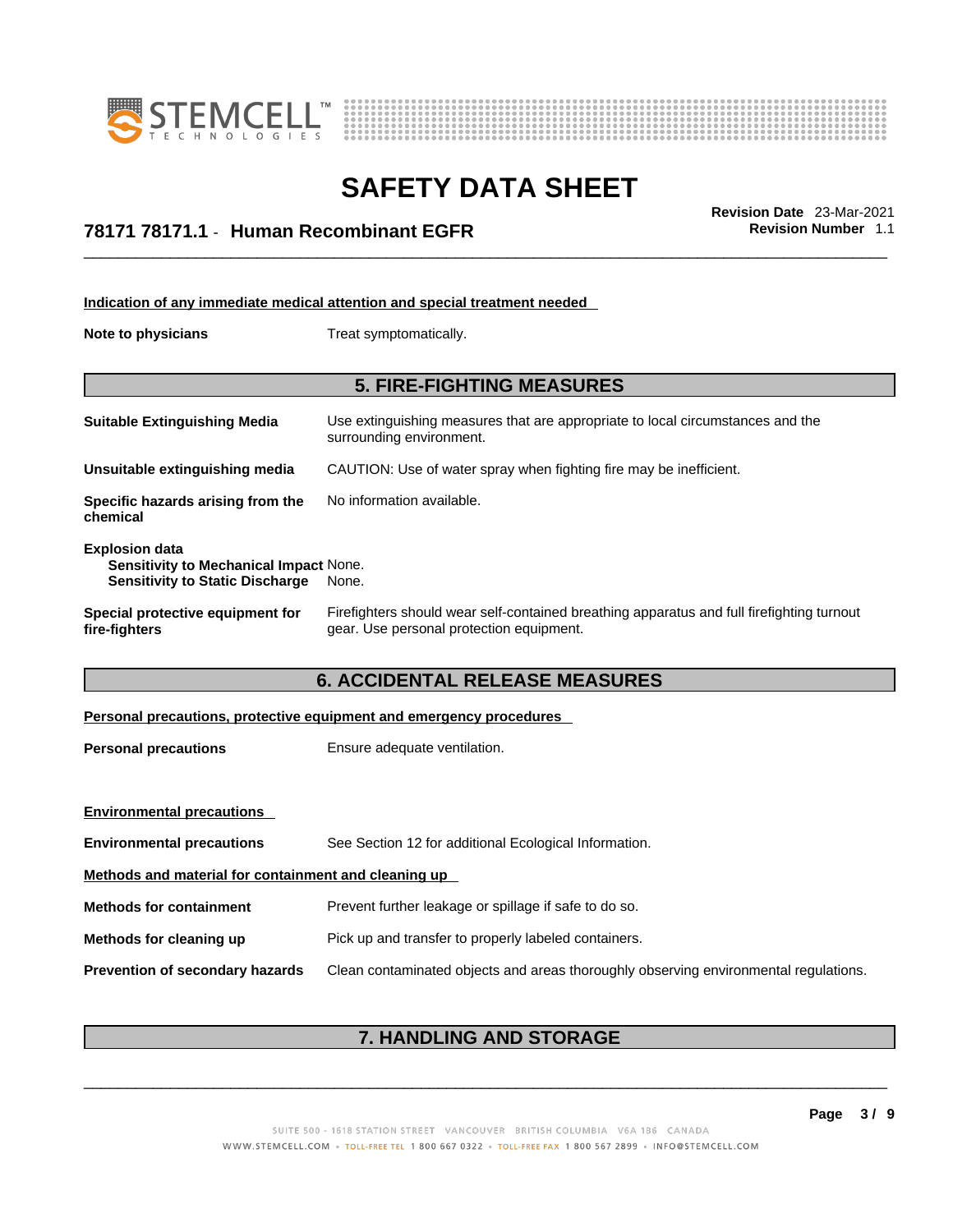



## \_\_\_\_\_\_\_\_\_\_\_\_\_\_\_\_\_\_\_\_\_\_\_\_\_\_\_\_\_\_\_\_\_\_\_\_\_\_\_\_\_\_\_\_\_\_\_\_\_\_\_\_\_\_\_\_\_\_\_\_\_\_\_\_\_\_\_\_\_\_\_\_\_\_\_\_\_\_\_\_\_\_\_\_\_\_\_\_\_\_\_\_\_ **Revision Date** 23-Mar-2021 **78171 78171.1** - **Human Recombinant EGFR Revision Number** 1.1

**Precautions for safe handling**

**Advice on safe handling** Handle in accordance with good industrial hygiene and safety practice.

### **Conditions for safe storage, including any incompatibilities**

**Storage Conditions** Store in accordance with information listed on the Product Information Sheet (PIS).

### **8. EXPOSURE CONTROLS/PERSONAL PROTECTION**

| <b>Control parameters</b>               |                                                                                                                                                                                                                                                                                                                                                                                                                        |  |  |
|-----------------------------------------|------------------------------------------------------------------------------------------------------------------------------------------------------------------------------------------------------------------------------------------------------------------------------------------------------------------------------------------------------------------------------------------------------------------------|--|--|
| <b>Exposure Limits</b>                  | The following ingredients are the only ingredients of the product above the cut-off level (or<br>level that contributes to the hazard classification of the mixture) which have an exposure<br>limit applicable in the region for which this safety data sheet is intended or other<br>recommended limit. At this time, the other relevant constituents have no known exposure<br>limits from the sources listed here. |  |  |
| <b>Appropriate engineering controls</b> |                                                                                                                                                                                                                                                                                                                                                                                                                        |  |  |
| <b>Engineering controls</b>             | Showers<br>Eyewash stations<br>Ventilation systems.                                                                                                                                                                                                                                                                                                                                                                    |  |  |
|                                         | Individual protection measures, such as personal protective equipment                                                                                                                                                                                                                                                                                                                                                  |  |  |
| <b>Eye/face protection</b>              | No special protective equipment required.                                                                                                                                                                                                                                                                                                                                                                              |  |  |
| Skin and body protection                | No special protective equipment required.                                                                                                                                                                                                                                                                                                                                                                              |  |  |
|                                         |                                                                                                                                                                                                                                                                                                                                                                                                                        |  |  |
| <b>Respiratory protection</b>           | No protective equipment is needed under normal use conditions. If exposure limits are<br>exceeded or irritation is experienced, ventilation and evacuation may be required.                                                                                                                                                                                                                                            |  |  |
| <b>General hygiene considerations</b>   | Handle in accordance with good industrial hygiene and safety practice.                                                                                                                                                                                                                                                                                                                                                 |  |  |
|                                         |                                                                                                                                                                                                                                                                                                                                                                                                                        |  |  |

### **9. PHYSICAL AND CHEMICAL PROPERTIES**

**Information on basic physical and chemical properties Physical state**<br>Appearance **Appearance** No information available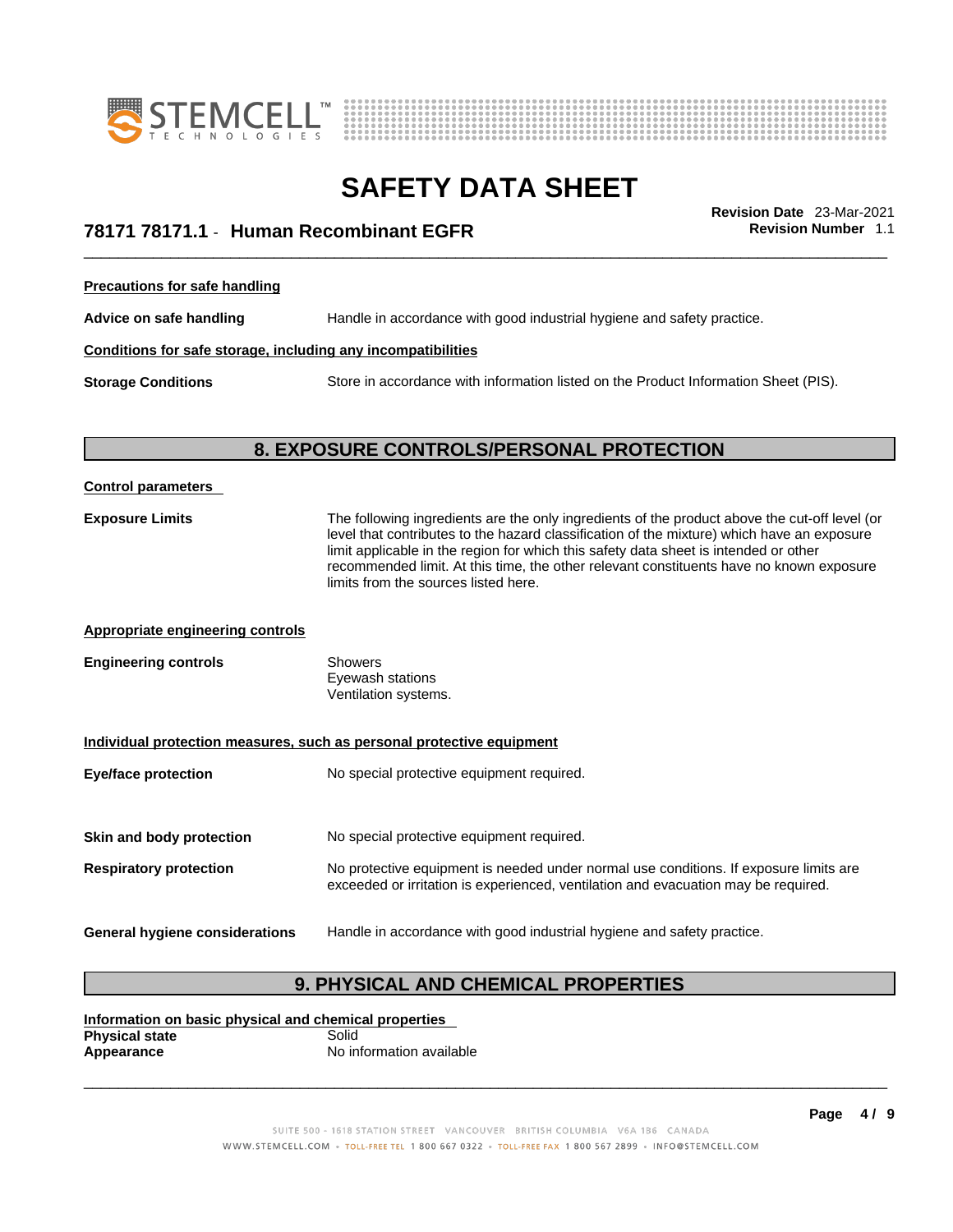



## \_\_\_\_\_\_\_\_\_\_\_\_\_\_\_\_\_\_\_\_\_\_\_\_\_\_\_\_\_\_\_\_\_\_\_\_\_\_\_\_\_\_\_\_\_\_\_\_\_\_\_\_\_\_\_\_\_\_\_\_\_\_\_\_\_\_\_\_\_\_\_\_\_\_\_\_\_\_\_\_\_\_\_\_\_\_\_\_\_\_\_\_\_ **Revision Date** 23-Mar-2021 **78171 78171.1** - **Human Recombinant EGFR Revision Number** 1.1

**Odor** threshold

**Explosive properties** No data available<br> **Oxidizing properties** No information available **pH**<br> **No data available** None known<br> **No data available** None known<br>
None known **Melting point / freezing point** No data available None known<br> **Boiling point / boiling range** No data available None known **Boiling point / boiling range** No data available None known<br> **Flash noint** None known<br>
No data available None Known **Flash point**<br> **Flash point**<br> **Fvanoration rate** None Known<br>
No data available None Known<br>
None known **Evaporation rate Flammability (solid, gas)** No data available None Known None known **Flammability Limit in Air None known None known Upper flammability limit:** No data available **Lower flammability limit:** No data available **Vapor pressure** The Society No data available and the None known<br> **Vapor density** No data available None known **Vapor density** No data available None known **Relative density 1988 Control and Social Article Relative density None known<br>
<b>Water solubility** No data available None known **Water solubility Solubility in other solvents** No data available None known **Partition coefficient No data available None known Autoignition temperature** No data available None known<br> **Decomposition temperature** No data available None known **Decomposition temperature** No data available **None known**<br>
No data available **None known**<br>
None known **Kinematic viscosity** No data available<br> **Dynamic viscosity** No data available **Dynamic viscosity No data available None known** 

**Other Information Softening point**<br> **Molecular weight**<br> **Molecular weight**<br> **Molecular weight**<br> **Molecular weight** 

**Color Color Color No** information available **Odor No data available**<br> **Odor threshold No data available** 

**No information available** 

**Molecular weight Molecular is a structure of the No information available Molecular formula Molecular System Molecular formula** No information available **VOC Content (%)** No information available **Liquid Density** No information available **Bulk density No information available** 

### **Property Remarks •** Method **Values Remarks** •**Method**

### **10. STABILITY AND REACTIVITY**

| <b>Reactivity</b>                                                       | No information available.                 |
|-------------------------------------------------------------------------|-------------------------------------------|
| <b>Chemical stability</b>                                               | Stable under normal conditions.           |
| <b>Possibility of hazardous reactions</b> None under normal processing. |                                           |
| <b>Conditions to avoid</b>                                              | None known based on information supplied. |
| Incompatible materials                                                  | None known based on information supplied. |
|                                                                         |                                           |

**Hazardous decomposition products** None known based on information supplied.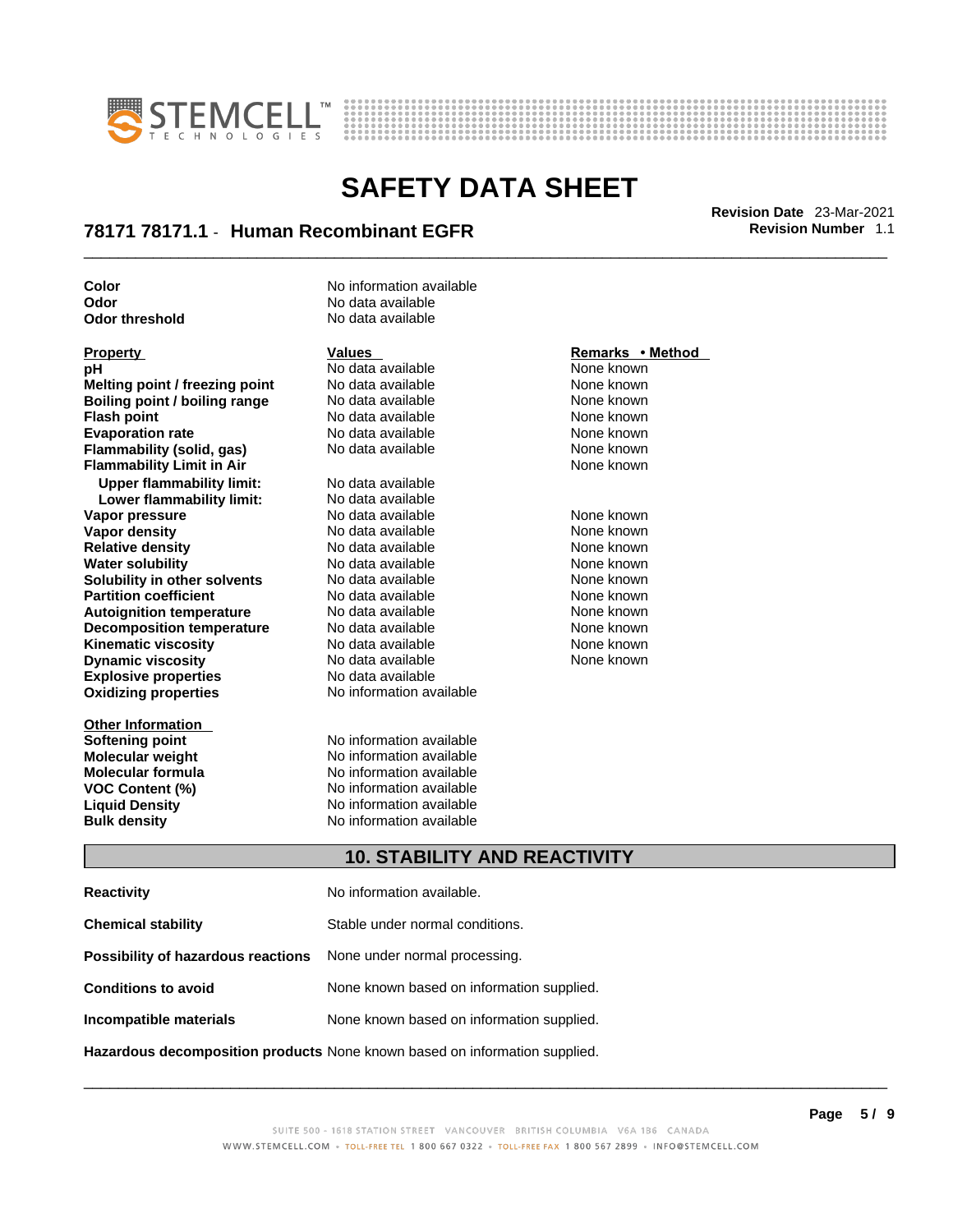



## \_\_\_\_\_\_\_\_\_\_\_\_\_\_\_\_\_\_\_\_\_\_\_\_\_\_\_\_\_\_\_\_\_\_\_\_\_\_\_\_\_\_\_\_\_\_\_\_\_\_\_\_\_\_\_\_\_\_\_\_\_\_\_\_\_\_\_\_\_\_\_\_\_\_\_\_\_\_\_\_\_\_\_\_\_\_\_\_\_\_\_\_\_ **Revision Date** 23-Mar-2021 **78171 78171.1** - **Human Recombinant EGFR Revision Number** 1.1

### **11. TOXICOLOGICAL INFORMATION**

**Information on likely routes of exposure**

| <b>Product Information</b> |                                                                              |
|----------------------------|------------------------------------------------------------------------------|
| <b>Inhalation</b>          | Specific test data for the substance or mixture is not available.            |
| Eye contact                | Specific test data for the substance or mixture is not available.            |
| <b>Skin contact</b>        | Specific test data for the substance or mixture is not available.            |
| Ingestion                  | Specific test data for the substance or mixture is not available.            |
|                            | Cumptomo related to the physical chemical and texicalegical eheracteristics. |

**Symptoms related to the physical,chemical and toxicological characteristics**

**Symptoms** No information available.

### **Numerical measures of toxicity**

### **Acute toxicity**

**Unknown acute toxicity** 0 % of the mixture consists of ingredient(s) of unknown toxicity

0 % of the mixture consists of ingredient(s) of unknown acute oral toxicity

0 % of the mixture consists of ingredient(s) of unknown acute dermal toxicity

0 % of the mixture consists of ingredient(s) of unknown acute inhalation toxicity (gas)

0 % of the mixture consists of ingredient(s) of unknown acute inhalation toxicity (vapor)

0 % of the mixture consists of ingredient(s) of unknown acute inhalation toxicity (dust/mist)

Product Information

### **Delayed and immediate effects as well as chronic effects from short and long-term exposure**

| <b>Skin corrosion/irritation</b>  | No information available. |
|-----------------------------------|---------------------------|
| <b>Product Information</b>        |                           |
| Serious eye damage/eye irritation | No information available. |
| <b>Product Information</b>        |                           |
| Respiratory or skin sensitization | No information available. |
| Product Information               |                           |
| <b>Germ cell mutagenicity</b>     | No information available. |
| <b>Product Information</b>        |                           |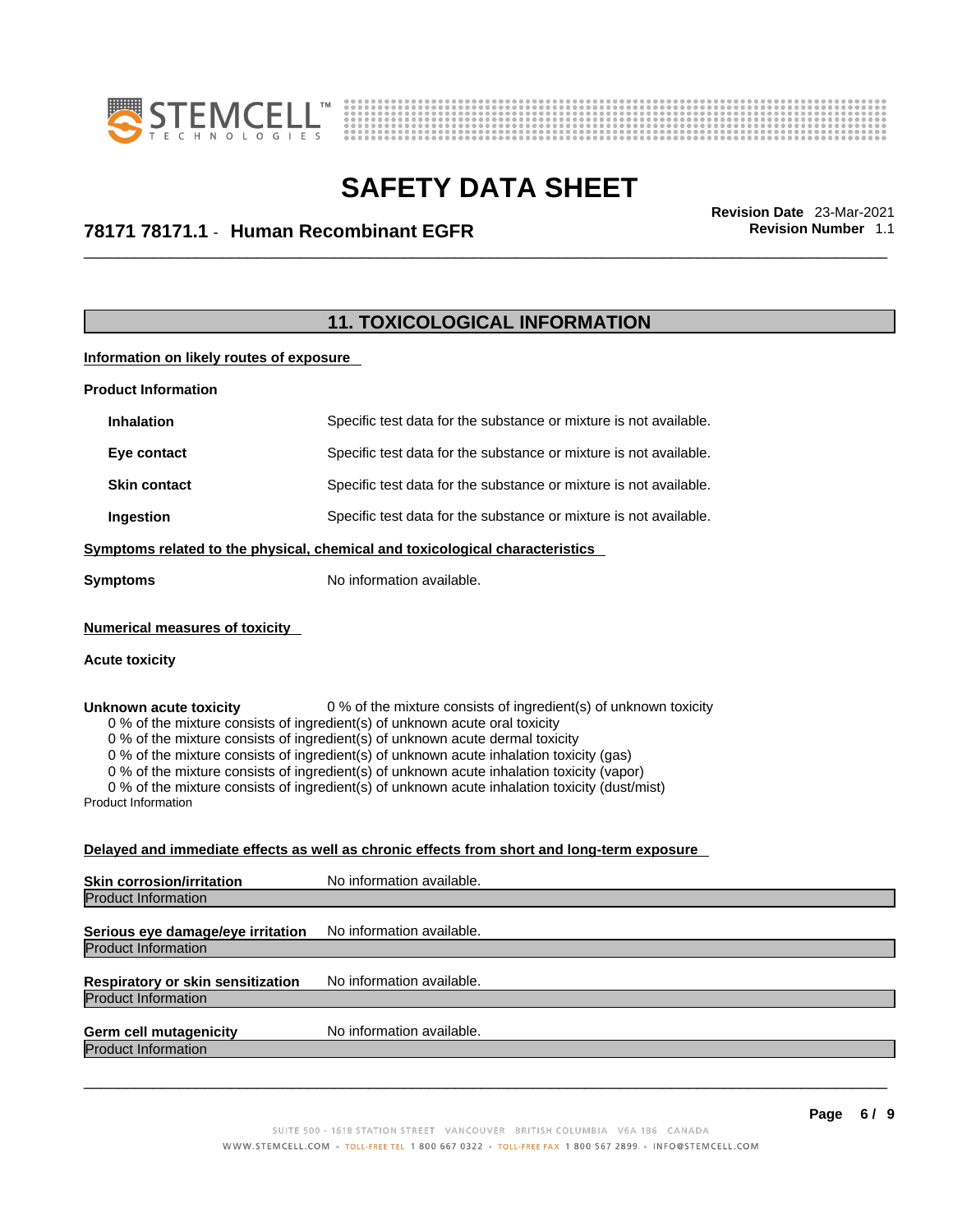



\_\_\_\_\_\_\_\_\_\_\_\_\_\_\_\_\_\_\_\_\_\_\_\_\_\_\_\_\_\_\_\_\_\_\_\_\_\_\_\_\_\_\_\_\_\_\_\_\_\_\_\_\_\_\_\_\_\_\_\_\_\_\_\_\_\_\_\_\_\_\_\_\_\_\_\_\_\_\_\_\_\_\_\_\_\_\_\_\_\_\_\_\_ **Revision Date** 23-Mar-2021 **78171 78171.1** - **Human Recombinant EGFR Revision Number** 1.1

| Carcinogenicity                                                                                 | No information available.          |  |  |
|-------------------------------------------------------------------------------------------------|------------------------------------|--|--|
| <b>Reproductive toxicity</b>                                                                    | No information available.          |  |  |
|                                                                                                 | <b>Product Information</b>         |  |  |
| <b>STOT - single exposure</b>                                                                   | No information available.          |  |  |
|                                                                                                 | <b>Product Information</b>         |  |  |
| <b>STOT - repeated exposure</b>                                                                 | No information available.          |  |  |
|                                                                                                 | <b>Product Information</b>         |  |  |
| <b>Aspiration hazard</b>                                                                        | No information available.          |  |  |
| <b>12. ECOLOGICAL INFORMATION</b>                                                               |                                    |  |  |
| The environmental impact of this product has not been fully investigated.<br><b>Ecotoxicity</b> |                                    |  |  |
| <b>Product Information</b>                                                                      |                                    |  |  |
| Persistence and degradability                                                                   | No information available.          |  |  |
| <b>Bioaccumulation</b>                                                                          | There is no data for this product. |  |  |
|                                                                                                 |                                    |  |  |

### **13. DISPOSAL CONSIDERATIONS**

| Waste treatment methods                |                                                                                                                    |
|----------------------------------------|--------------------------------------------------------------------------------------------------------------------|
| Waste from residues/unused<br>products | Dispose of in accordance with local regulations. Dispose of waste in accordance with<br>environmental legislation. |
| Contaminated packaging                 | Do not reuse empty containers.                                                                                     |

### **14. TRANSPORT INFORMATION**

DOT Not regulated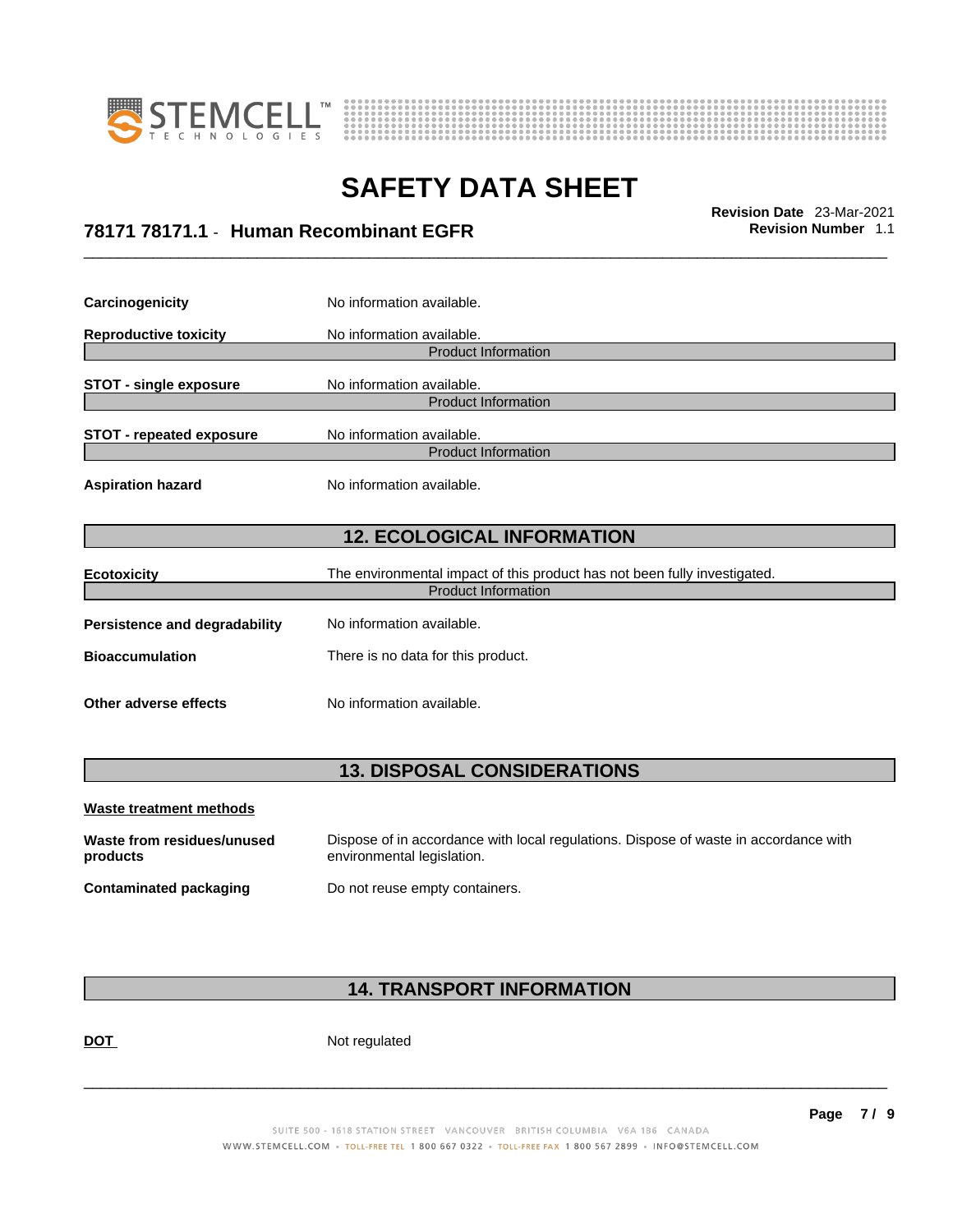



## \_\_\_\_\_\_\_\_\_\_\_\_\_\_\_\_\_\_\_\_\_\_\_\_\_\_\_\_\_\_\_\_\_\_\_\_\_\_\_\_\_\_\_\_\_\_\_\_\_\_\_\_\_\_\_\_\_\_\_\_\_\_\_\_\_\_\_\_\_\_\_\_\_\_\_\_\_\_\_\_\_\_\_\_\_\_\_\_\_\_\_\_\_ **Revision Date** 23-Mar-2021 **78171 78171.1** - **Human Recombinant EGFR Revision Number** 1.1

| <b>TDG</b>  | Not regulated |
|-------------|---------------|
| <b>MEX</b>  | Not regulated |
| ICAO (air)  | Not regulated |
| <b>IATA</b> | Not regulated |
| <b>IMDG</b> | Not regulated |
| <b>RID</b>  | Not regulated |
| <b>ADR</b>  | Not regulated |
| <b>ADN</b>  | Not regulated |
|             |               |

### **15. REGULATORY INFORMATION**

| <b>International Inventories</b> |                 |  |
|----------------------------------|-----------------|--|
| TSCA                             | Does not comply |  |
| <b>DSL/NDSL</b>                  | Does not comply |  |
| <b>EINECS/ELINCS</b>             | Does not comply |  |
| <b>ENCS</b>                      | Does not comply |  |
| <b>IECSC</b>                     | Does not comply |  |
| <b>KECL</b>                      | Does not comply |  |
| <b>PICCS</b>                     | Does not comply |  |
| AICS                             | Does not comply |  |

 **Legend:** 

 **TSCA** - United States Toxic Substances Control Act Section 8(b) Inventory

 **DSL/NDSL** - Canadian Domestic Substances List/Non-Domestic Substances List

 **EINECS/ELINCS** - European Inventory of Existing Chemical Substances/European List of Notified Chemical Substances

 **ENCS** - Japan Existing and New Chemical Substances

 **IECSC** - China Inventory of Existing Chemical Substances

 **KECL** - Korean Existing and Evaluated Chemical Substances

 **PICCS** - Philippines Inventory of Chemicals and Chemical Substances

 **AICS** - Australian Inventory of Chemical Substances

### **US Federal Regulations**

### **SARA 313**

Section 313 of Title III of the Superfund Amendments and Reauthorization Act of 1986 (SARA). This product does not contain any chemicals which are subject to the reporting requirements of the Act and Title 40 of the Code of Federal Regulations, Part 372.

| N٥ |  |
|----|--|
| N٥ |  |
| N٥ |  |
|    |  |